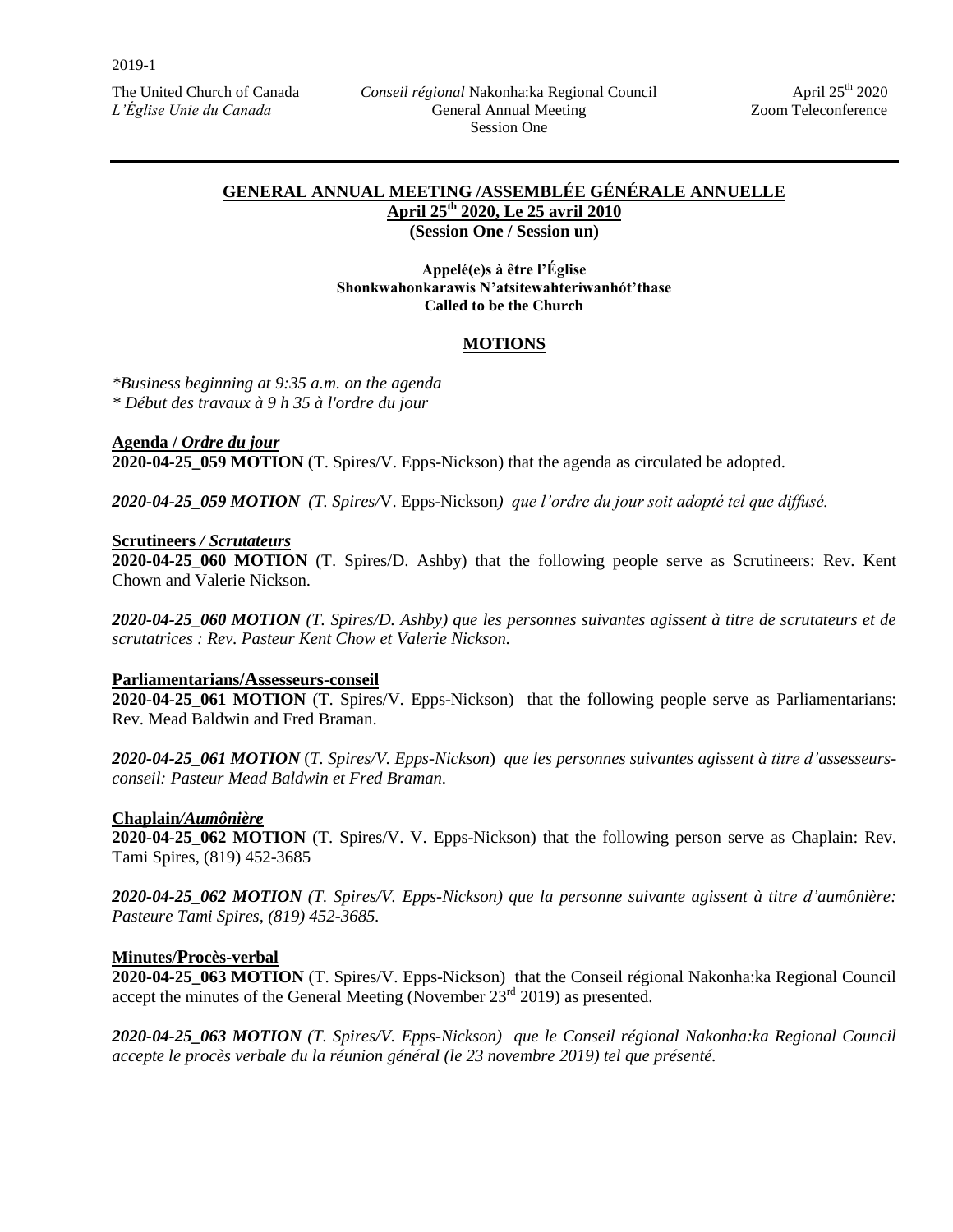# **Governance Handbook***/Manuel de gouvernance*

Leadership Team Mandates/ Mandats de l'équipe de direction

## **Meeting Planning Leadership Team** – (see **appendix A**)

**2020-04-25\_064 MOTION** (T. Spires/J. Leduc) that the Conseil régional Nakonha:ka Regional Council accept the Planning Regional Council Gatherings Leadership Team terms of reference for inclusion in the Governance Handbook.

*2020-04-25\_064 MOTION (T. Spires/J. Leduc) que le Conseil régional Nakonha:ka accepte les termes de référence de l'équipe de planification pour inclusion dans le manuel de gouvernance.*

## **Youth and Young Adults (YAYA) Leadership Team** – (see **appendix B**)

**2020-04-25\_065 MOTION** (J. Leduc/D. Ashby) that the Conseil régional Nakonha:ka Regional Council accept the Youth and Young Adults (YAYA) Leadership Team terms of reference for inclusion in the Governance Handbook.

*2020-04-25\_065 MOTION (J. Leduc/D. Ashby) que le Conseil régional Nakonha:ka accepte les termes de référence de l'équipe Jeunes et des jeunes adultes pour inclusion dans le manuel de gouvernance.*

## **Community and Justice Leadership Team** – (see **appendix C**)

**2020-04-25\_066 MOTION** (P. Lisson/K. Chown) that the Conseil régional Nakonha:ka Regional Council accept the Community and Justice Leadership Team terms of reference for inclusion in the Governance Handbook.

*2020-04-25\_066 MOTION (P. Lisson/K. Chown) que le Conseil régional Nakonha:ka accepte les termes de référence de l'équipe Communautaire et de justice pour inclusion dans le manuel de gouvernance.*

## **Licenced Lay worship Leaders**

**2020-04-25\_067 MOTION** (C. Griffith/L. Hogle) that the Conseil régional Nakonha:ka Regional Council agrees with the recommendation of the Licenced Lay Worship Leaders to be recognized as a Leadership Team that is required to report to the Executive on a regular basis. Furthermore, that the LLWL be given time at Regional Council Meetings to report on the status of Lay Worship Leaders.

*2020-04-25\_067 MOTION (C. Griffith/L. Hogle) que le Conseil régional Nakonha:ka entérine la recommandation de l'équipe du personnel célébrant laïque agréé à l'effet d'être reconnue en tant qu'équipe dirigeante devant faire rapport périodiquement à l'exécutif. Et que, de plus, [ladite équipe] dispose d'un moment, lors des assemblées du Conseil régional, pour faire rapport sur l'état du personnel célébrant laïque.*

**2020-04-25\_068 MOTION** (C. Griffith/L. Hogle) that the Conseil régional Nakonha:ka Regional Council agrees with the recommendations of the Licenced Lay Worship Leaders to edits in the Governance Handbook, namely:

The names of the approved LLWLs are to be forwarded to Regional Council Executive Minister Support annually by December 15. (October  $1^{st}$ ).

#### **Accountability**

The LLWL Leadership Team is accountable to the Regional Council Executive.

#### **Authority**

The Leadership Team does not have decision-making authority to licence LLWLs. The Manual I 1.11.5 The Leadership Team will make recommendations to the Regional Council Executive with respect to candidates for licensing as an LLWL.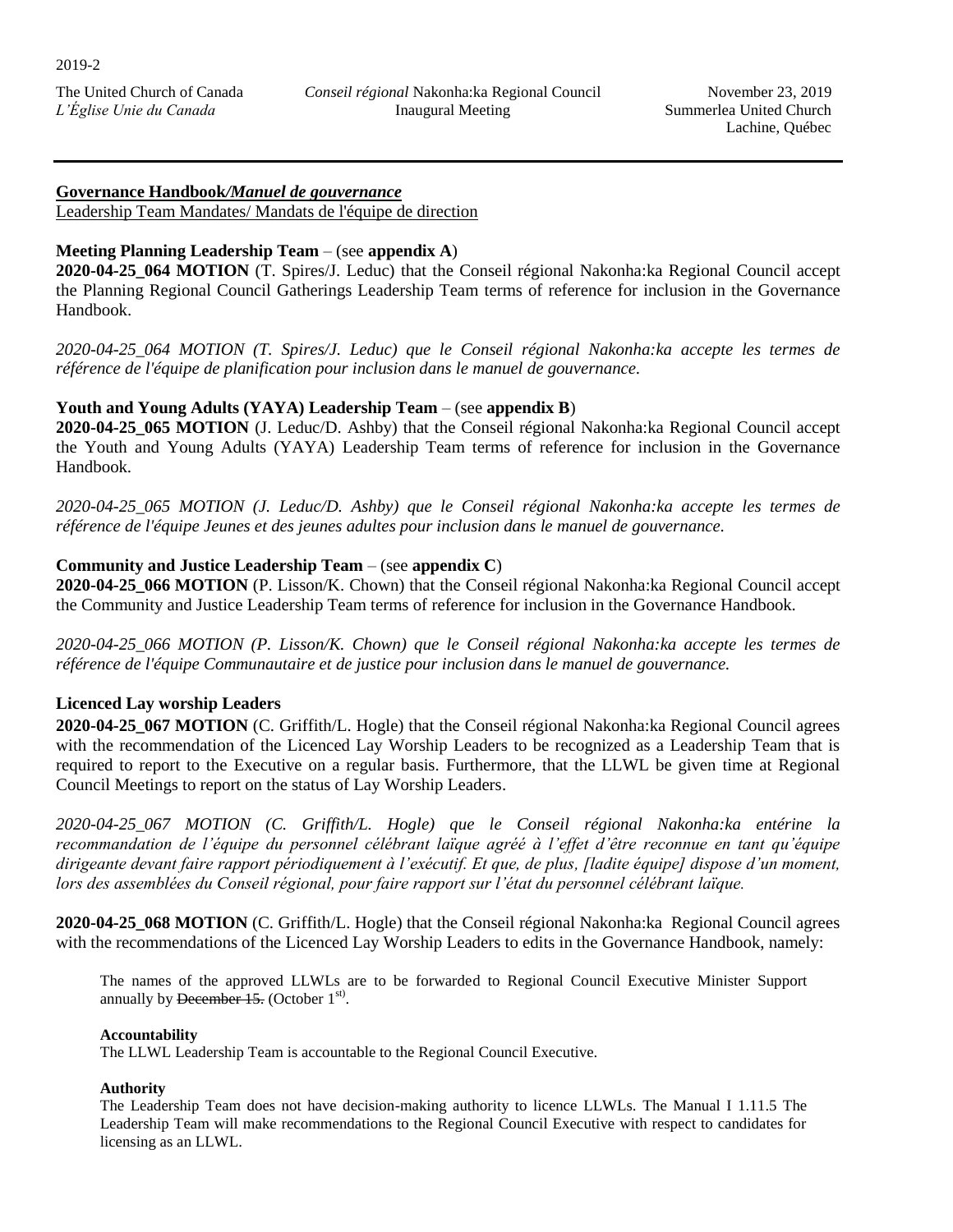#### **Appointment**

A Leadership Team of six (6) (at least 7 (seven)) individuals with geographic balance, including two LLWLs

#### **Terms of Office**

The term will be for three years with a renewal for one term (two terms).

*2020-04-25\_068 MOTION (C. Griffith/L. Hogle) que le Conseil régional Nakonha:ka entérine les recommandations de l'équipe du personnel célébrant laïque agréé à l'effet de modifier le manuel de gouvernance ainsi :*

Les noms des personnes célébrantes laïques agréées seront acheminés à la ministre exécutive du conseil *régional chaque année, pour le 1 er octobre.*

#### *Reddition de comptes*

*L'équipe dirigeante du personnel célébrant laïque agréée est imputable à l'exécutif du conseil régional.* 

#### *Autorité*

*L'équipe dirigeante n'a pas le pouvoir d'accorder une autorisation d'exercice à titre de célébrant ou de célébrante laïque agréée. Le Manuel I 1.11.5 L'équipe dirigeante présentera ses recommandations à l'exécutif du conseil régional quant aux candidatures à titre de personnel célébrant laïque agréé.* 

#### *Nomination*

*Une équipe dirigeante d'au moins 7 (sept) personnes réparties géographiquement dans la région, dont deux personnes célébrantes laïques agréées.*

#### *Durée du mandat*

*Le mandat sera d'une durée de trois ans, renouvelable deux fois pour une même durée.*

**2020-04-25\_069 MOTION** (C. Griffith/L. Hogle) that the Conseil régional Nakonha:ka Regional Council agrees with the recommendations of the Licenced Lay Worship Leaders to lived practice, including a bi-annual interview and relicensing process; the administrative task of verifying that Police Records Checks and mandatory training courses are up to date be taken over at the Regional Council level; and that permission be granted to conduct Funerals when the deceased has no particular affiliation with a Community of Faith or when the ministry personnel is confirmed as unavailable.

*2020-04-25\_069 MOTION (*C. Griffith/L. Hogle*) que le Conseil régional Nakonha:ka entérine les recommandations de l'équipe dirigeante du personnel célébrant laïque agréé à l'effet d'adhérer à des pratiques conformes aux politiques, qui intègrent les entrevues semestrielles et les démarches de renouvellement de l'autorisation; et que la gestion administrative de la vérification des antécédents judiciaires et de la validation que les cours requis ont bien été complétés soit désormais assurée par une instance du conseil régional; et que l'autorisation soit accordée [au personnel célébrant laïque agréé] de présider aux funérailles lorsque la personne défunte n'a pas de lien particulier avec une communauté de foi ou que le personnel ministériel en place a confirmé ne pas être disponible pour le faire.*

Rational of information for edits to the LLWL Handbook:

a. There is ample time to meet LLWL'S and flag any possible problems during the twice-a-year Enrichment Days and because the interview process is time consuming, we recommend a bi-annual interview and relicensing process.

The interviews can be organized by the Leadership Team but carried out by retired LLWL'S or Ministers who are not part of the Leadership Team, in order to provide an unbiased assessment.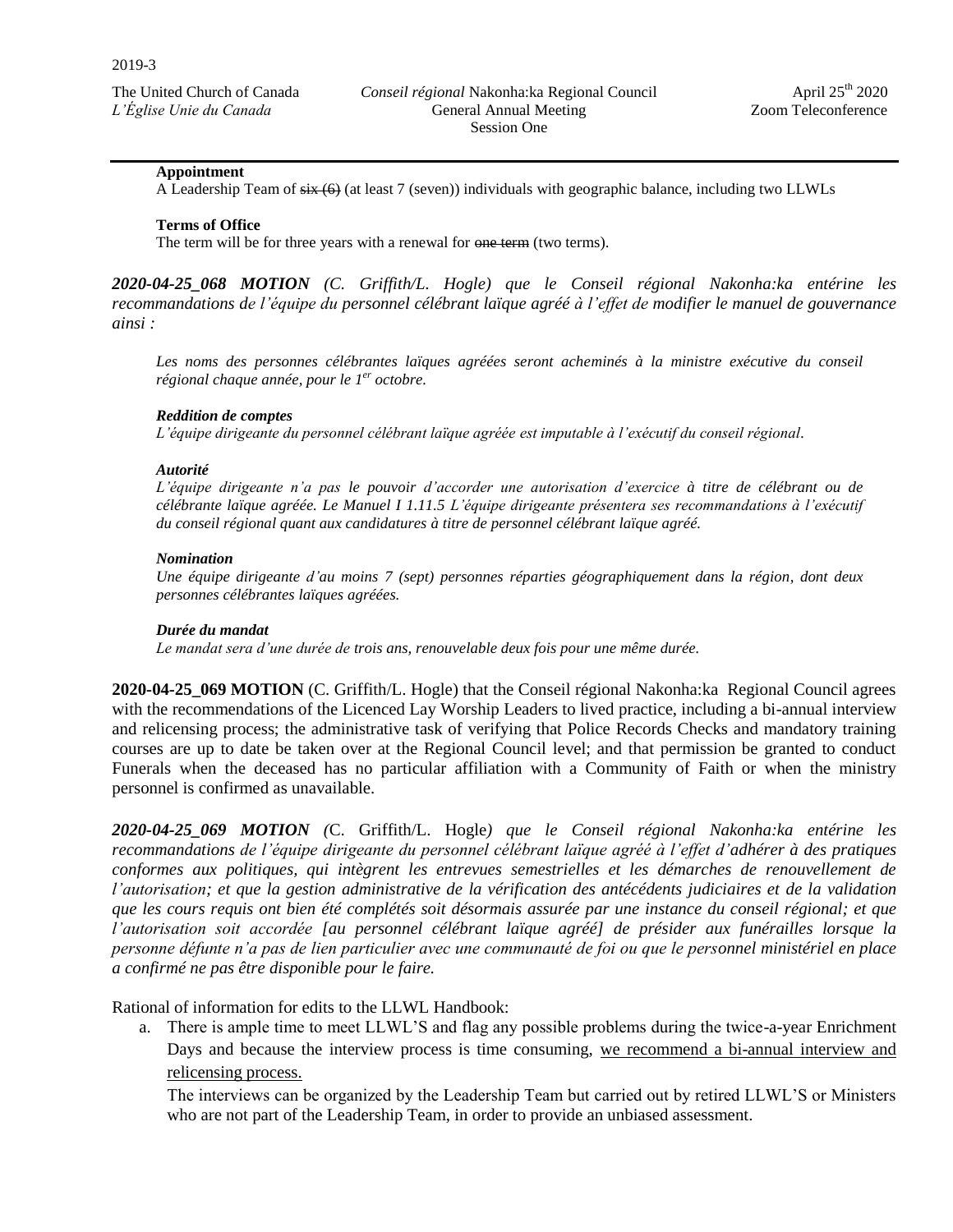- b. The administrative task of verifying that Police Records Checks and mandatory training courses are up to date be taken over at the Regional or National level. As the guidelines state that LLWL's are expected to meet the same ethical standards as Ministry Personnel, our team suggests that this administrative function be handled in the same way via Church Hub. Alternatively, on a bi-annual basis only our interview team could record and provide the Regional Council with the dates each LLWL has received their required training / police checks.
- c. Funerals: Part of the ongoing training offered to LLWL's in the Eastern Townships has been on how to conduct a funeral. Many ministry personnel consider the willingness of LLWL'S to perform funerals an aid to their own ministry, particularly when the deceased has no particular affiliation with a Community of Faith or when the ministry personnel is unavailable. Although more extended pastoral care is certainly a welcome feature of funeral preparation, nevertheless our experience has found that our LLWL's can offer a sympathetic and pastoral presence in the preparation and leadership of funerals.

Explications des modifications proposées au manuel concernant le personnel célébrant laïque agréé :

- a. Les journées semestrielles de formation en personne offrent suffisamment de temps pour rencontrer le personnel célébrant laïque agréé et pour déceler d'éventuels problèmes chez un individu; nous recommandons de greffer à ces rencontres les entrevues semestrielles et les démarches requises au renouvellement des autorisations. Les entrevues peuvent être préparées par l'équipe dirigeante, mais faites par du personnel célébrant laïque agréé à la retraite ou des pasteures ou pasteurs qui ne font pas partie de l'équipe dirigeante, le tout pour s'assurer d'une évaluation la plus objective possible.
- b. La gestion administrative de la vérification des antécédents judiciaires et de la validation que les cours requis ont bien été complétés soit désormais assurée par des instances du conseil régional ou national. Puisque les lignes directrices stipulent que le personnel célébrant laïque agréé répond aux mêmes normes éthiques que le personnel ministériel, notre équipe propose que cette gestion administrative soit traitée de manière identique par l'entremise du portail CarrefourÉglise. Une autre option serait la suivante : dans le cadre des rencontres semestrielles (uniquement), l'équipe des entrevues consigne les dates auxquelles chaque personne célébrante et célébrant laïque agréé a reçu la formation requise, ainsi que les dates de la vérification des antécédents judiciaires, et transmette ces renseignements au conseil régional.
- c. Présidence des funérailles : Une formation sur la façon d'animer des funérailles a été intégrée à la formation permanente du personnel célébrant laïque agréé de l'Estrie. Plusieurs membres du personnel considèrent la disponibilité du personnel célébrant laïque agréé à présider des funérailles comme une aide à leur propre ministère, particulièrement lorsque la personne défunte n'a pas de lien particulier avec une communauté de foi ou que le personnel ministériel en place n'est pas disponible pour le faire. Bien que des soins pastoraux plus approfondis peuvent s'avérer précieux dans la préparation de funérailles, l'expérience nous démontre que notre personnel célébrant laïque agréé est à même d'offrir une présence pastorale empreinte de sympathie lors des préparatifs et de la présidence des funérailles.

# **Closing Motions**

**2020-04-25\_067 MOTION** (R. Lambie/V. Epps-Nickson**)** that following the rise of session one of the Annual General Meeting of the Conseil régional Nakonha:ka Regional Council, all powers of the Regional Council be granted to the Executive until session two of the Annual General Meeting on May  $30<sup>th</sup> 2020$ .

**2020-04-25 067 MOTION** (V. Epps-Nickson/R. Lambie) that the meeting be adjourned at , and that the President declares session one of the Annual General Meeting of the Conseil régional Nakonha:ka Regional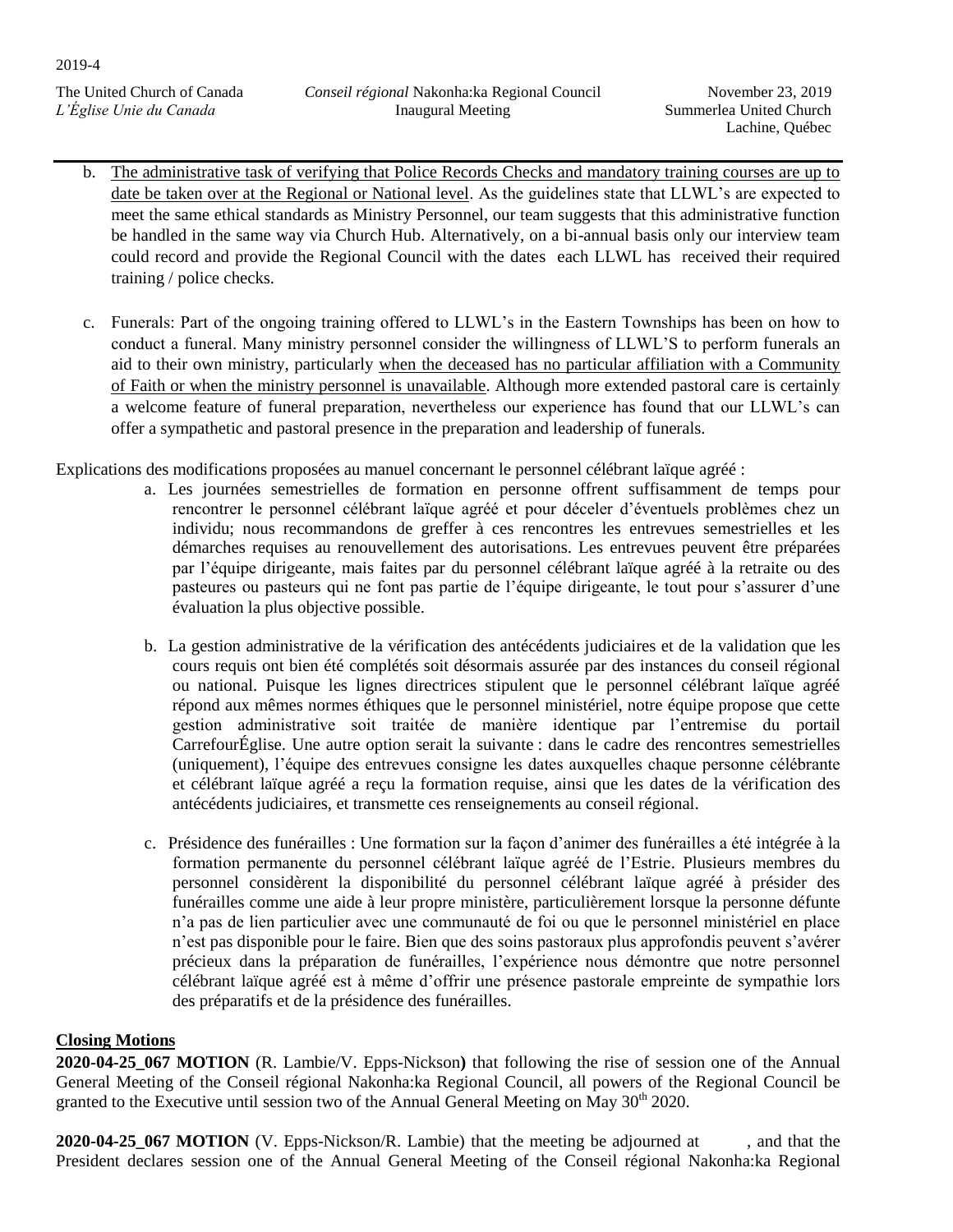Council duly concluded.

## *Motions de clôture*

*2020-04-25\_068 MOTION (V. Epps-Nickson/R. Lambie) qu'à la levée de séance de l'assemblée générale annuelle du conseil régional Nakonha:ka Regional Council, tous les pouvoirs du Conseil régional soient accordés à l'exécutif jusqu'à deuxième séance de l'Assemblée générale annuelle du 30 mai, 2020.* 

*2020-04-25\_068 MOTION (V. Epps-Nickson/R. Lambie) que l'assemblée soit ajournée à , et que la présidente déclare cette assemblée générale annuelle du Conseil régional Nakonha:ka Regional Council conclue.* 

#### **Appendices:**

| Appendix A | Regional Council Meeting Planning Team Terms of         | Pages X-Y |
|------------|---------------------------------------------------------|-----------|
|            | Reference / Termes de référence pour l'Équipe de        |           |
|            | planification des réunions du conseil régional          |           |
| Appendix B | Youth and Family Ministries Leadership Team Terms       | Pages X-Y |
|            | of Reference / Termes de référence pour l'Équipe        |           |
|            | dirigeante en matière de ministère auprès des jeunes et |           |
|            | des familles                                            |           |
| Appendix C | Community and Justice Leadership Team Terms of          | Pages X-Y |
|            | Reference / Termes de référence pour l'Équipe           |           |
|            | dirigeante en matière de justice et d'implication       |           |
|            | communautaire                                           |           |
|            |                                                         |           |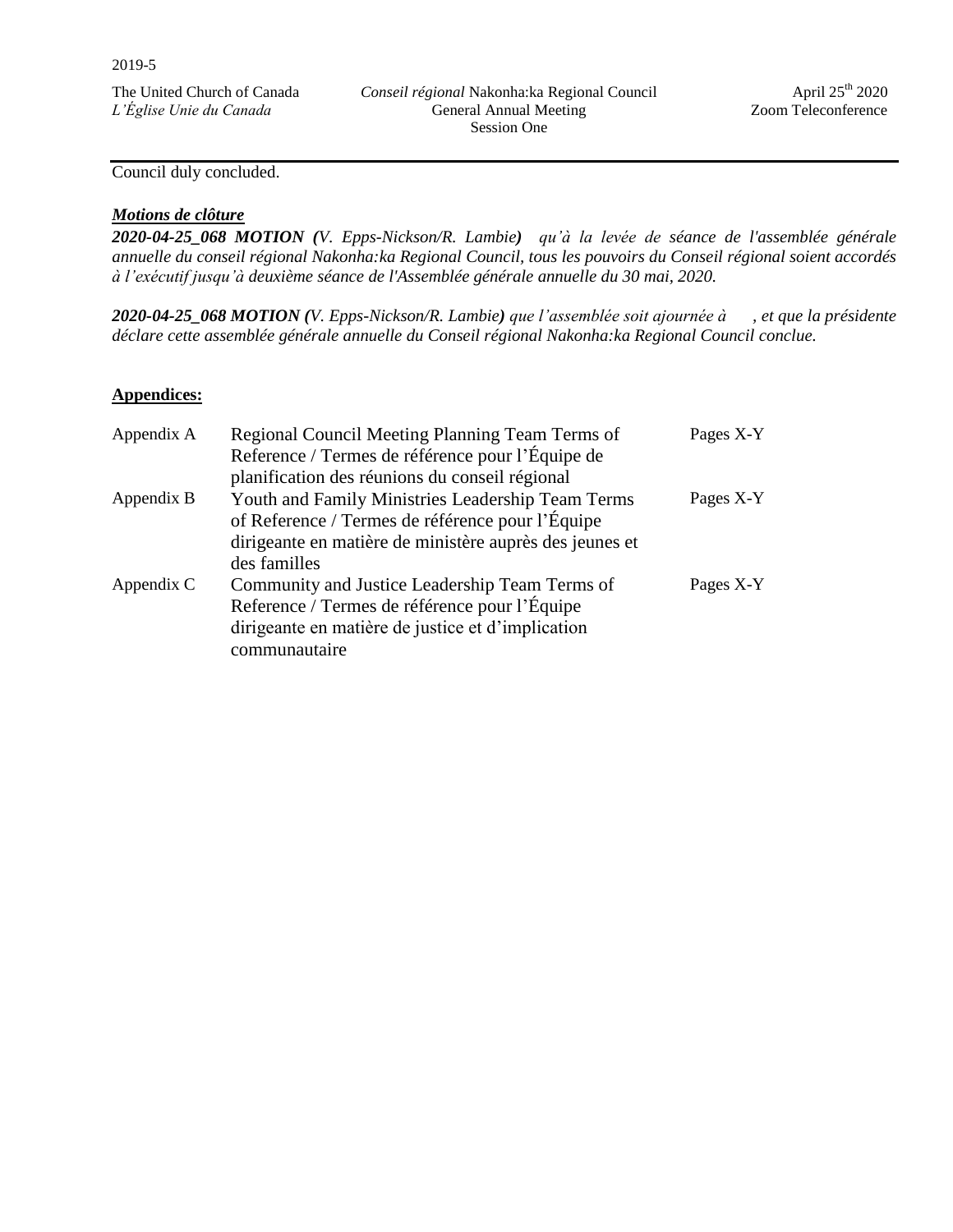# Appendix A

## **Conseil regionale Nakonha:ka Regional Council Meeting Planning Leadership Team**

| Leadership Team: Regional Council Meeting<br><b>Planning Team</b>                   | Date Approved: February 14, 2020 |  |
|-------------------------------------------------------------------------------------|----------------------------------|--|
|                                                                                     | Review date: April 25, 2020      |  |
| Purpose: To plan and implement at least two (2) Regional Council Meetings each year |                                  |  |

## **Mandate of the Leadership Team**

Our tasks throughout the year are to plan the two regional council meetings held in the fall and spring, coordinate a meeting space, create a theme for the meeting, build the worship around the theme, and lead worship throughout the meeting.

## **Responsibilities**

Our team in collaboration with the sitting President of the regional council create the agenda for the meeting, work throughout the year to secure a physical meeting space, co-ordinate with the meeting space local arrangements team to provide them support as they plan to host the meeting, to work with spaces where remote communication and meeting sites are needed, work with our Regional Council technology team, and be on-site the day/night before the meeting to set up the physical meeting space. Our mission is to ensure that we are living out our call to be the church through worship and work. We seek to create meaningful, spirit-filling, safe spaces at least twice a year for the work of our whole regional council to gather together in community face-to-face and virtually.

## **Membership**

Membership on our team consist of people interested in planning the regional meeting. If a person is interested in joining our team, we invite people to submit their name and their addition to the team will be discussed and voted upon at the next meeting. Our membership includes the sitting President of the Regional Council, the Executive Minister, the Assistant to the Executive Minister, the Communications Officer of the Region, a chair for planning team, as well as a mix of lay and ordered people with a range of skills, including technologically inclined people, people with good organizational skills, people connected to other networks/leadership teams, large event planning skills, people who enjoy creative and creating dynamic worship, people who play instruments, people who work well under pressure, people who speak a variety of languages.

## **Terms of Office**

Our Leadership team has no set terms of office at this point with the exception of the President who holds their term on our team for 3 yrs (Yr 1 – President elect, Yr 2 – President, Yr 3 – Past President).

## **Meetings**

Our Team meets once a month for 2 hours, online, using the platform ZOOM. Our meetings are normally the second Tuesday or Thursday of the month. Some months may require a couple of meetings. We use email to communicate with each other outside of our monthly meeting time.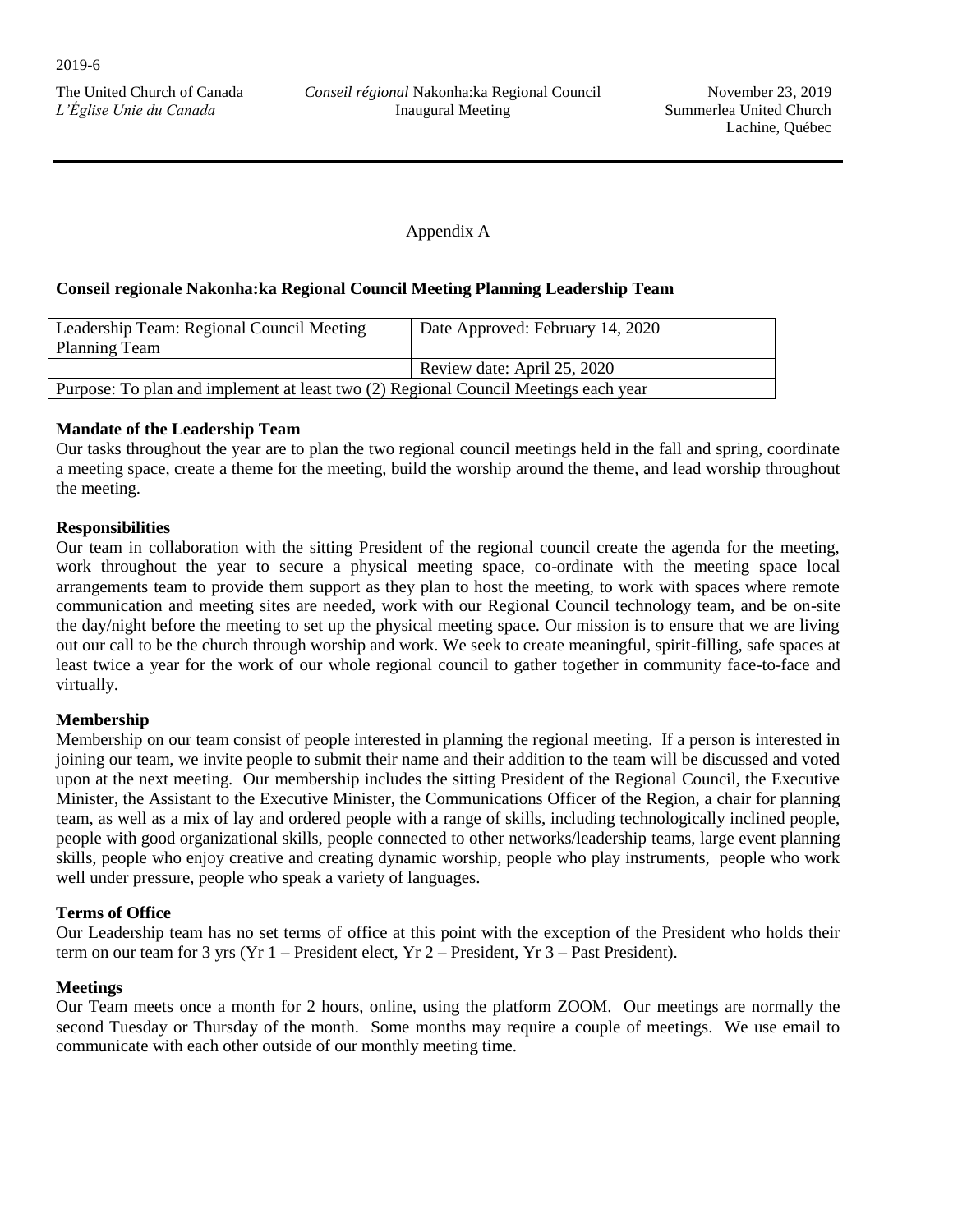## **Équipe de planification des réunions du conseil régional**

| Équipe de direction: Équipe de planification des Date d'approbation: février 14, 2020              |                                  |  |
|----------------------------------------------------------------------------------------------------|----------------------------------|--|
| réunions du conseil régional                                                                       |                                  |  |
|                                                                                                    | Date de revision: 25 avril, 2020 |  |
| Objectif: planifier et mettre en œuvre au moins deux (2) réunions du conseil régional chaque année |                                  |  |

# **Mandat de l'équipe de direction**

Nos taches, tout au long de l'année, consistent à planifier les deux réunions du conseil régional tenues à l'automne et au printemps, à coordonner un espace de réunion, à créer un thème pour la réunion, à construire le culte autour du thème et à animer le culte tout au long de la réunion.

## **Responsabilités**

Notre équipe, en collaboration avec le président du conseil régional en fonction, crée l'ordre du jour de la réunion, travail pendant l'année pour chercher une lieu pour notre rendez-vous, collabore avec l'équipe locale au lieu physique de la réunion pour la soutenir dans l'organisation de l'espace et des rafraichissements, travaille avec les sites secondaires et les individus qui participent aux réunions à distance si nécessaire, collabore avec l'équipe technique du Conseil régional et prépare l'espace la veille et le jour de la réunion. Notre mission est de nous assurer que nous vivons notre appel à être l'église à travers le culte et le travail. Nous cherchons à créer, au moins deux fois par an, des espaces significatifs, remplis d'esprit et sûrs pour que le travail du conseil régional entière se réunisse dans une communauté face à face et virtuellement.

## **Adhésion**

Les membres de notre équipe sont des personnes intéressées à planifier la réunion régionale. Si une personne est intéressée à rejoindre notre équipe, nous invitons les gens à soumettre leur nom et leur ajout à l'équipe sera discuté et voté lors de la prochaine réunion. Nos membres comprennent le président du conseil régional, le ministre exécutif, l'adjoint au ministre exécutif, l'officier des communications de la région, un président de l'équipe de planification, ainsi qu'un mélange de laïcs et de personnes ordonnées aux compétences variées, y compris les personnes technologiquement inclinées, les personnes ayant de bonnes compétences organisationnelles, les personnes connectées à d'autres réseaux / équipes de direction, les compétences en planification de grands événements, les personnes qui aiment la créativité et la création d'un liturgie dynamique, les personnes qui jouent des instruments, les personnes qui travaillent bien sous pression, les personnes qui parlent une variété de langues.

## **Durée du mandat**

Our Leadership team has no set terms of office at this point with the exception of the President who holds their term on our team for 3 yrs (Yr 1 – President elect, Yr 2 – President, Yr 3 – Past President).

## **Réunions**

Notre équipe se réunit une fois par mois en ligne pendant environ 2 heures en utilisant la plate-forme de réunion Zoom. Nous utilisons également le courrier électronique pour communiquer les uns avec les autres en dehors des réunions planifiées.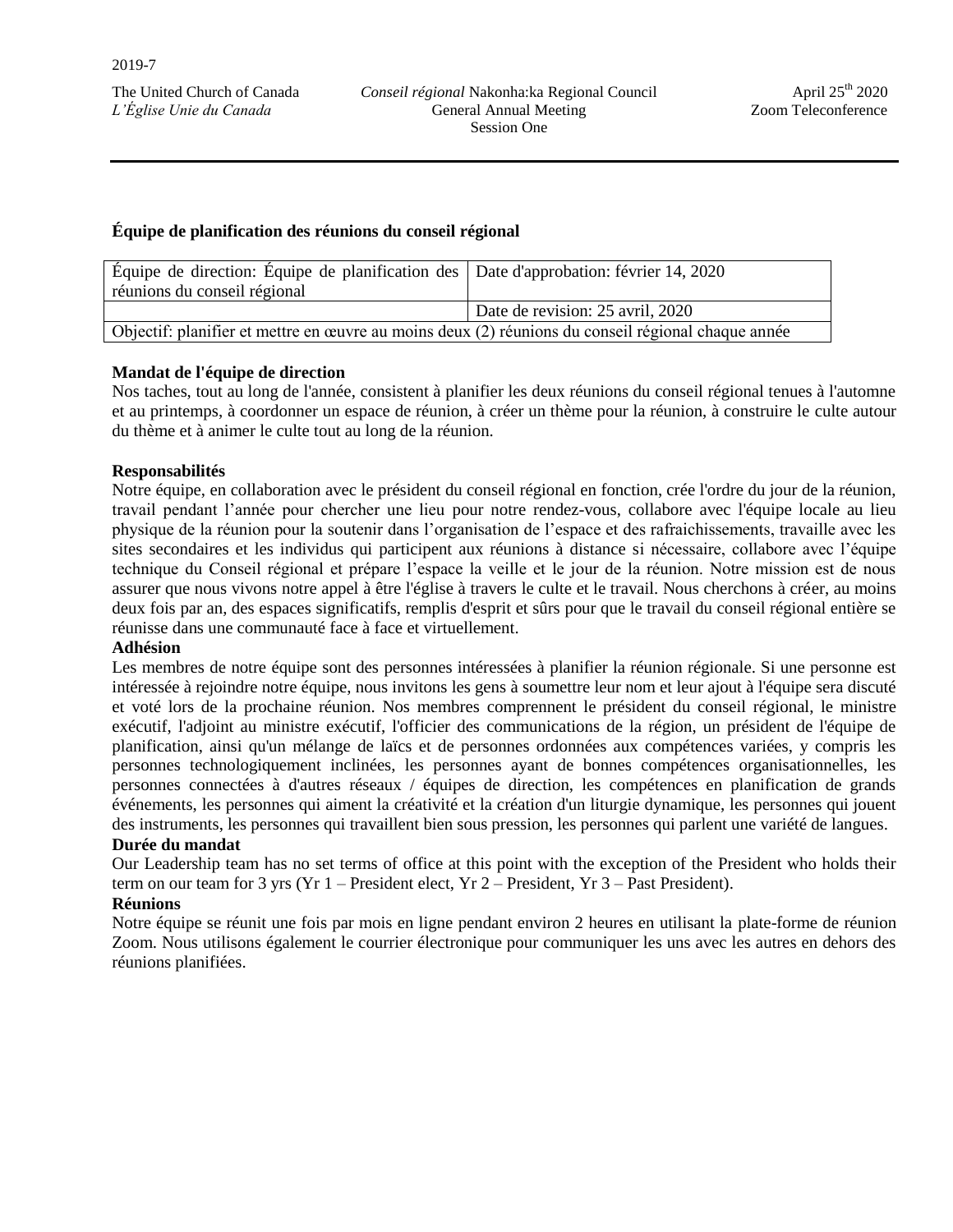# Appendix B

## **YAYA Leadership Team Terms of Reference**

| Leadership Team: Youth and Young Adults (YAYA)                                                  | Date Approved:            |  |
|-------------------------------------------------------------------------------------------------|---------------------------|--|
|                                                                                                 | Review date: May 30, 2020 |  |
| Purpose: To develop and support ministries for children, youth, young adults and their leaders. |                           |  |

## **Mandate of the Leadership Team**

Our leadership team is responsible for the vision and steering the Youth, Young adult and family ministries of the Nakonha:Ka regional council.

## **Responsibilities**

Create and uphold events for children, youth and young adults of the Nakonha:Ka region. Nurture children, youth, young adults and their leaders' faith development. YaYA will report to the regional council.

## **Membership**

Membership is voluntary and open to anyone who is connected to the ministry.

## **Terms of Office**

1 year renewable mandate for the chair (and co-chair if applicable) of the team for a maximum of 3 mandates (to be confirmed by a vote at the next meeting of this team).

## **Meetings**

We will meet 4-8 times a year, mostly by ZOOM (or other teleconferencing technology) with a goal of 1 face to face gathering.

## **Additional Subheadings**

(Include any additional subheadings and information as required)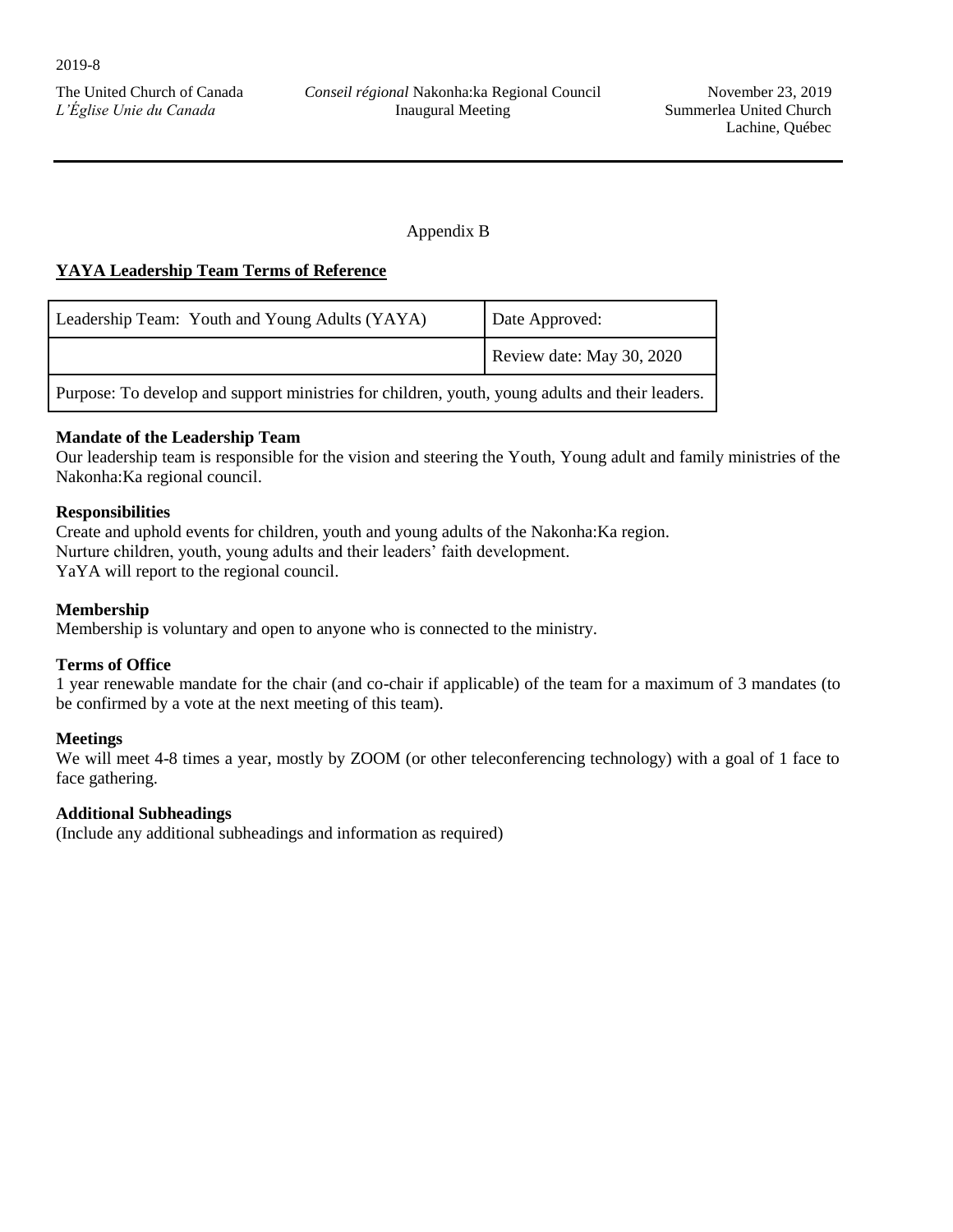#### *\* **Mandat de l'équipe dirigeante en matière de ministère auprès des jeunes et des familles**

| Équipe dirigeante en matière de ministère auprès des jeunes et des familles                                         | Date d'approbation :           |  |
|---------------------------------------------------------------------------------------------------------------------|--------------------------------|--|
|                                                                                                                     | Date de révision : 30 mai 2020 |  |
| Objectif : Le développement et le soutien des ministères destinés aux enfants, à la jeunesse, aux jeunes adultes et |                                |  |

## **Mandat de l'équipe dirigeante**

L'équipe dirigeante en matière de ministère auprès des jeunes et des familles a pour mandat la prospective et l'animation des ministères destinés à la jeunesse, aux jeunes adultes et aux familles au sein du Conseil régional Nakonha:ka.

#### **Responsabilités**

à leurs leaders.

La conception et l'animation d'évènements destinés aux enfants, aux jeunes et aux jeunes adultes de la région Nakonha:ka.

Le soutien du développement de la foi des enfants, de la jeunesse, des jeunes adultes et de leurs leaders. Cette équipe dirigeante fera rapport au conseil régional.

#### **Affiliation**

L'appartenance est volontaire et ouverte à toute personne associée à ce ministère.

#### **Durée du mandat**

Mandat d'un an à la présidence (et la co-présidence, le cas échéant) de l'équipe dirigeante, renouvelable pour un maximum de trois fois (à être entériné par vote lors de la prochaine rencontre de l'équipe).

#### **Rencontres**

L'équipe dirigeante se réunira de 4 à 8 fois par année, le plus souvent par l'intermédiaire de ZOOM (ou d'un autre outil de téléconférence) et souhaite tenir au moins une rencontre en personne durant l'année.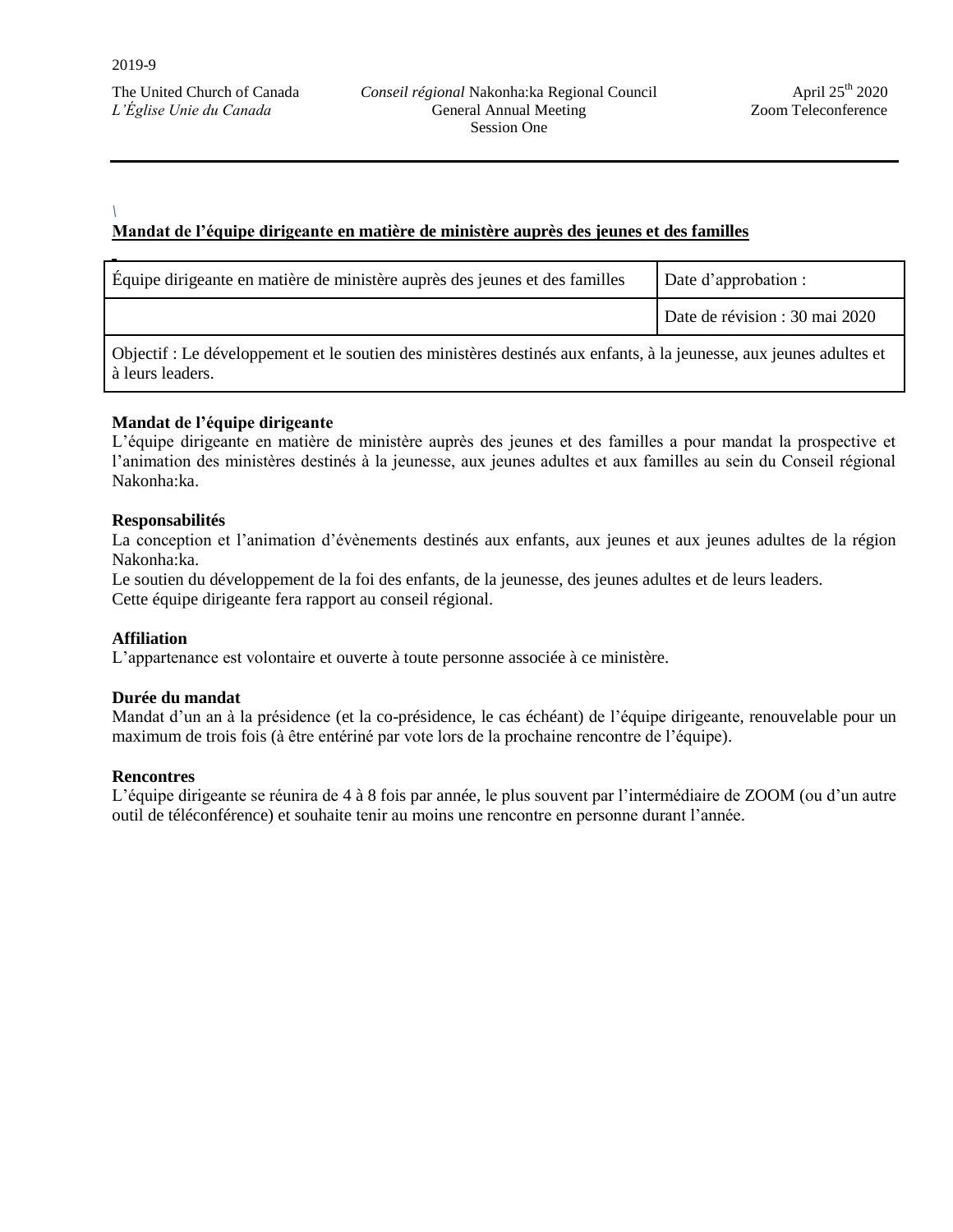Appendix C

## **Community and Justice Leadership Team Terms of Reference**

| Leadership Team: Community and Justice | Date Approved:            |  |
|----------------------------------------|---------------------------|--|
| Leadership Team                        |                           |  |
|                                        | Review date: May 30, 2020 |  |
| Purpose: (Indicate Purpose)            |                           |  |

# **Mandate of the Leadership Team**

Theological Rationale

Realizing that God is calling us to expand our faith and theological understanding of a world-community where human dignity is defended, creation is mended, and gifts are shared for the good of all. This keystone of God's vision of justice, compassion, and action leads us deeper into the world and requires us to be present in our communities.

The mandate of this leadership team is to find ways of planting ourselves firmly in our neighbourhoods, listening to the people there, offering encouragement, and hope. We are called to build transformative communities of hope.

# **Responsibilities**

The responsibilities of the team are to provide support and accountability to Community Ministries in our region, Right Relations committee, address social issues, build connections with community and environment networks, support BUC initiative (Philippines), and the Literacy Centre in Haiti.

The Community and Justice Leadership Team is accountable to the Regional Council and reports regularly.

# **Membership**

- 1. People interested in addressing social justice issues in our region;
- 2. Creating a cluster or clusters that will move faith to action;
- 3. Strengthening individual and community relationships;
- 4. Having fun.

## **Terms of Office**

(Indicate duration a member is expected to participate on the Leadership Team)

## **Meetings**

The Community and Justice Leadership Team will have two face to face meetings annually and have zoom meetings as needed.

## **Additional Subheadings**

(Include any additional subheadings and information as required)